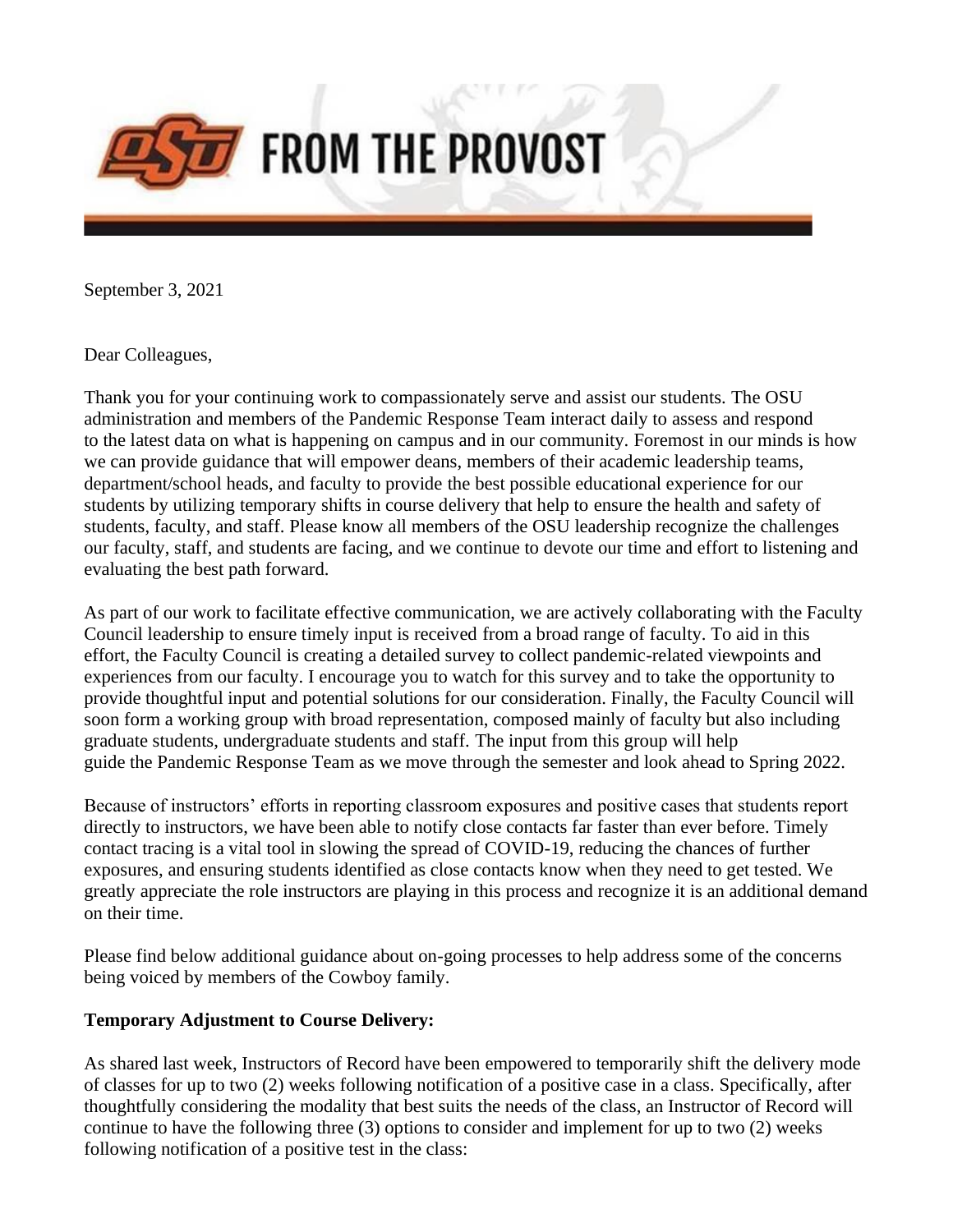- 1. Move the course online.
- 2. Teach in a hybrid format (part online/part in class) to ensure social distancing and reduce further exposure. For students attending a face-to-face class, masks will be required for up to two (2) weeks.
- 3. Continue the course as face-to-face with masks required of all students attending for up to two (2) weeks.

Pandemic Response Team members, the deans, and I continue to evaluate the impact of these options and other approaches, and will provide further guidance once it becomes available. Additionally, your respective college leadership team is providing weekly aggregate data on temporary course modality changes to give us an idea of the breakdown of the different format choices instructors are making. One college suggested it would be helpful if instructors could report temporary course delivery method changes on the same form used for contact tracing in Slate. We are in the process of implementing this option, and any college that wishes to use it may do so.

## **Compliance with Mask Guidance in Classroom and Laboratory Settings:**

It is important we all do our part to maintain a safe and healthy place to work and study. As such, the campus community must remain vigilant and comply with enhanced guidance stating it is expected masks will be worn indoors, in public on campus including classrooms, laboratories and all indoor meetings and gatherings.

- The Office of Student Support and Conduct has provided updated guidance on addressing students who are not meeting classroom expectations, and I strongly encourage you to review the attached document prior to your next class period.
- · Should there be cases where a faculty member receives notification of a positive student case and UHS has advised thestudent to quarantine, yet they do not comply, this incident should be reported to the Office of Student Support and Conduct [\(student.support@okstate.edu,](mailto:student.support@okstate.edu) 405-744- 5470) and will be addressed through the *Failure to Comply* policy in th[eStudent Code of](https://nam04.safelinks.protection.outlook.com/?url=https%3A%2F%2Fssc.okstate.edu%2Fstudentcodeofconduct2021-22.pdf&data=04%7C01%7Cbobbikay.lewis%40okstate.edu%7Caf9141d03fbc4cd2361c08d96f065589%7C2a69c91de8494e34a230cdf8b27e1964%7C0%7C0%7C637662895692150563%7CUnknown%7CTWFpbGZsb3d8eyJWIjoiMC4wLjAwMDAiLCJQIjoiV2luMzIiLCJBTiI6Ik1haWwiLCJXVCI6Mn0%3D%7C1000&sdata=e4hRwC%2FpO4Hxa%2B04hcmew98kuU1ynIPSw%2Bo3pQJHzzc%3D&reserved=0)  [Conduct.](https://nam04.safelinks.protection.outlook.com/?url=https%3A%2F%2Fssc.okstate.edu%2Fstudentcodeofconduct2021-22.pdf&data=04%7C01%7Cbobbikay.lewis%40okstate.edu%7Caf9141d03fbc4cd2361c08d96f065589%7C2a69c91de8494e34a230cdf8b27e1964%7C0%7C0%7C637662895692150563%7CUnknown%7CTWFpbGZsb3d8eyJWIjoiMC4wLjAwMDAiLCJQIjoiV2luMzIiLCJBTiI6Ik1haWwiLCJXVCI6Mn0%3D%7C1000&sdata=e4hRwC%2FpO4Hxa%2B04hcmew98kuU1ynIPSw%2Bo3pQJHzzc%3D&reserved=0)
- If confirmation has not been received a student is positive but others suspect that is the case, it would be helpful for a faculty or staff member to contact the student to make them aware of services available on campus, encourage seeking medical advice, and ask them to follow the guidance provided. Sometimes just being contacted and expressing concern will change behavior.
- If students need health accommodations due to COVID-19 (beyond assistance in keeping up with coursework), please refer them to [Student Accessibility Services,](https://nam04.safelinks.protection.outlook.com/?url=https%3A%2F%2Faccessibility.okstate.edu%2F&data=04%7C01%7Cbobbikay.lewis%40okstate.edu%7Caf9141d03fbc4cd2361c08d96f065589%7C2a69c91de8494e34a230cdf8b27e1964%7C0%7C0%7C637662895692160519%7CUnknown%7CTWFpbGZsb3d8eyJWIjoiMC4wLjAwMDAiLCJQIjoiV2luMzIiLCJBTiI6Ik1haWwiLCJXVCI6Mn0%3D%7C1000&sdata=Ycsu76vgiYe3xZiRYIRu9qmcKaXCiwrayEwXH7y3xgM%3D&reserved=0) (405) 744-7116.